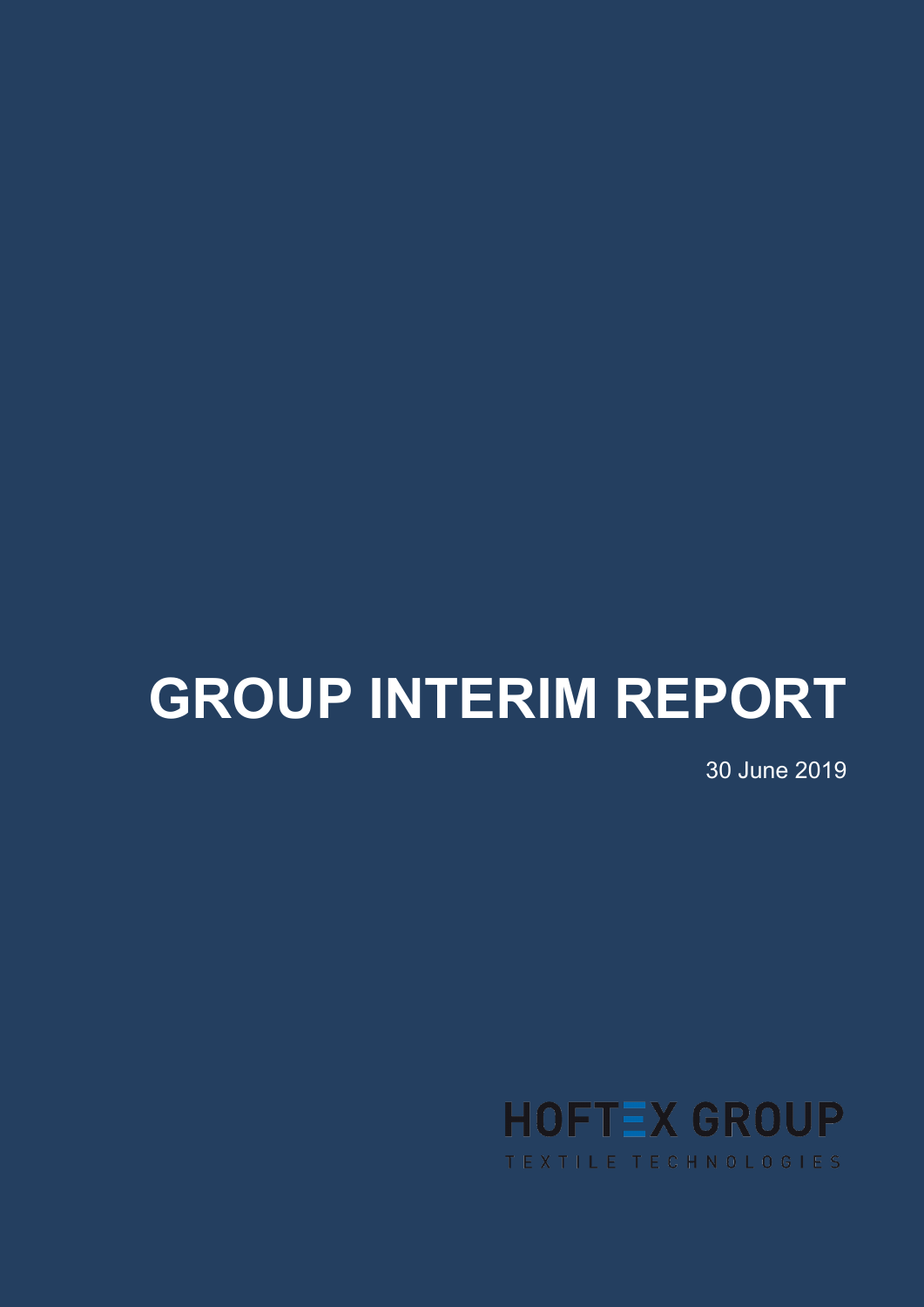# **HOFTEX GROUP AG**

# **At a glance**

| <b>Key Group Figures</b>               |                    | 1 Jan 2019 to<br>30 Jun 2019 | 1 Jan 2018 to<br>30 Jun 2018 |
|----------------------------------------|--------------------|------------------------------|------------------------------|
| External sales                         | EUR million        | 89.1                         | 92.9                         |
| Gross revenue                          | <b>EUR million</b> | 88.0                         | 92.9                         |
| Cash flows from operating activities   | EUR million        | 7.8                          | 10.0                         |
| Personnel                              |                    | 1,190                        | 1,136                        |
| Consolidated net income for the period | <b>EUR</b> million | 1.2                          | 3.9                          |
| <b>EBITDA</b>                          | <b>EUR</b> million | 8.2                          | 10.4                         |
| Balance sheet total                    | <b>EUR million</b> | 196.1                        | 197.5                        |
| Equity                                 | <b>EUR million</b> | 107.4                        | 102.7                        |
| Equity ratio                           | %                  | 54.8                         | 52.0                         |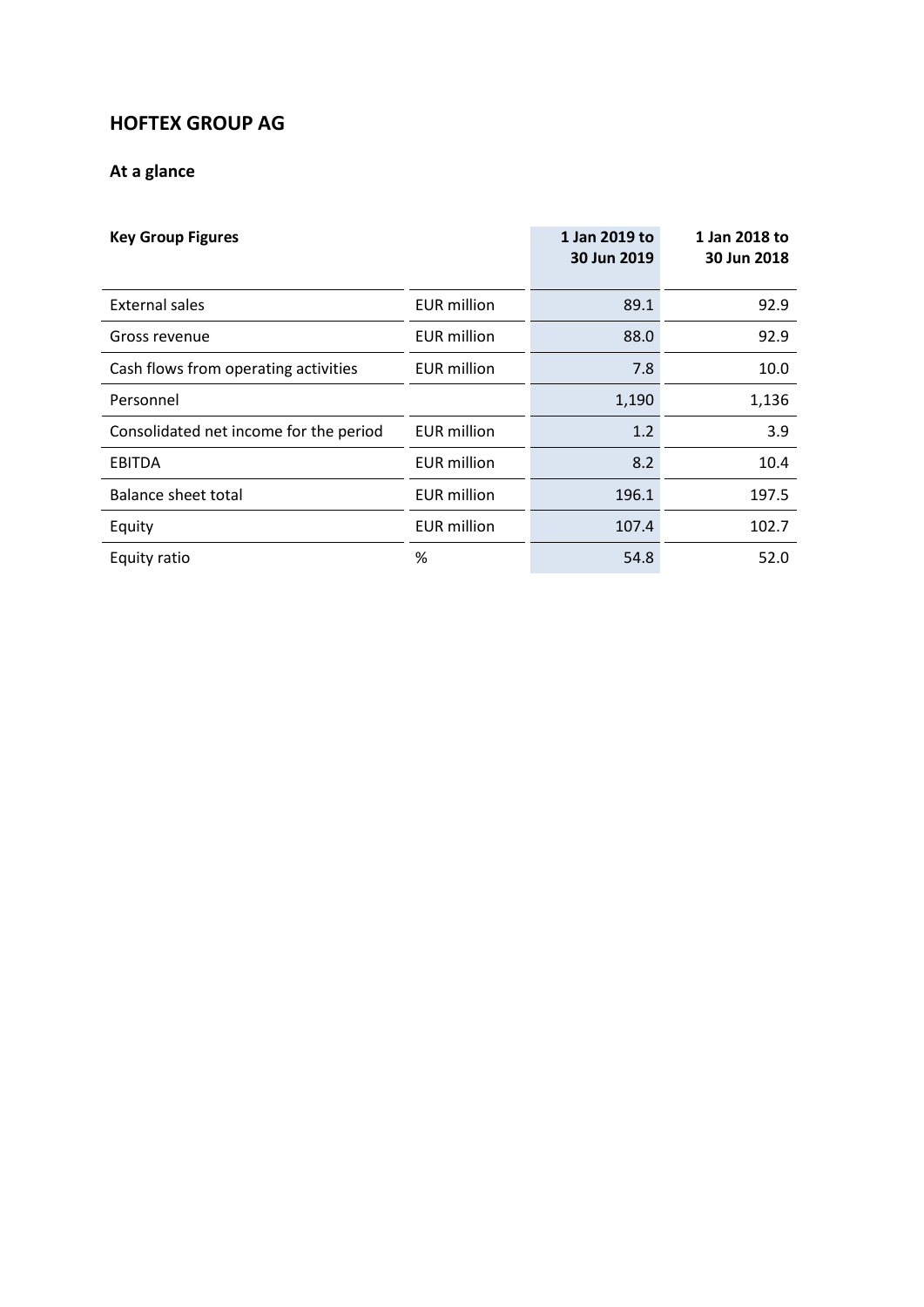# **ABOUT THE HOFTEX GROUP**

The HOFTEX GROUP is an SME operating in the textile industry with subsidiaries in Germany, Italy, Romania, the US, China and Mexico. With its headquarters in Hof, Germany, HOFTEX GROUP AG (ISIN: DE0006760002; WKN: 676000) serves as a holding company for the HOFTEX GROUP. The Group's core activities are the development, production and sale of nonwovens for technical applications and the apparel industry, the production of yarns and threads, along with decorative fabrics and technical textiles.

The HOFTEX GROUP's activities are divided into the three production divisions TENOWO, HOFTEX and NEUTEX. Each of these divisions has a management company that performs all of its sales and administrative functions, which gives the Group a clear-cut and lean structure.

| <b>Hoftex Division</b>        | <b>Tenowo Division</b>                      | <b>Neutex Division</b> |
|-------------------------------|---------------------------------------------|------------------------|
| Hoftex GmbH                   | Tenowo GmbH                                 | Neutex Home Deco GmbH  |
| Hoftex CoreTech GmbH          | Tenowo Hof GmbH                             | Neutex Betriebs GmbH   |
| Hoftex Färberei GmbH          | Tenowo Reichenbach GmbH                     | SC Textor S.A.         |
| Hoftex Färberei Betriebs GmbH | Tenowo Mittweida GmbH                       |                        |
|                               | Tenowo Inc.                                 |                        |
|                               | Tenowo Huzhou New Materials                 |                        |
|                               | Co. Ltd.                                    |                        |
|                               | Resintex Industriale S.r.l. <sup>1)</sup>   |                        |
|                               | Tenowo de Mexico S. de R.L.<br>de $C.V.$ 2) |                        |

1) First consolidation on 30 Sep 2018 2) First consolidation on 1 Jan 2019

HOFTEX GROUP AG is responsible for the Group's global strategic direction and performs core duties for the Group's companies across multiple divisions.

HOFTEX GROUP AG has control and profit transfer agreements with the main production subsidiaries. All profit and loss transfers from the subsidiaries are bundled at the holding company level and combined with the primary earnings of HOFTEX GROUP AG to produce the final result of the holding company. The real estate companies Hoftex Immobilien I GmbH and Hoftex Immobilien II GmbH & Co. KG manage and perform administrative duties for the various properties and real estate assets.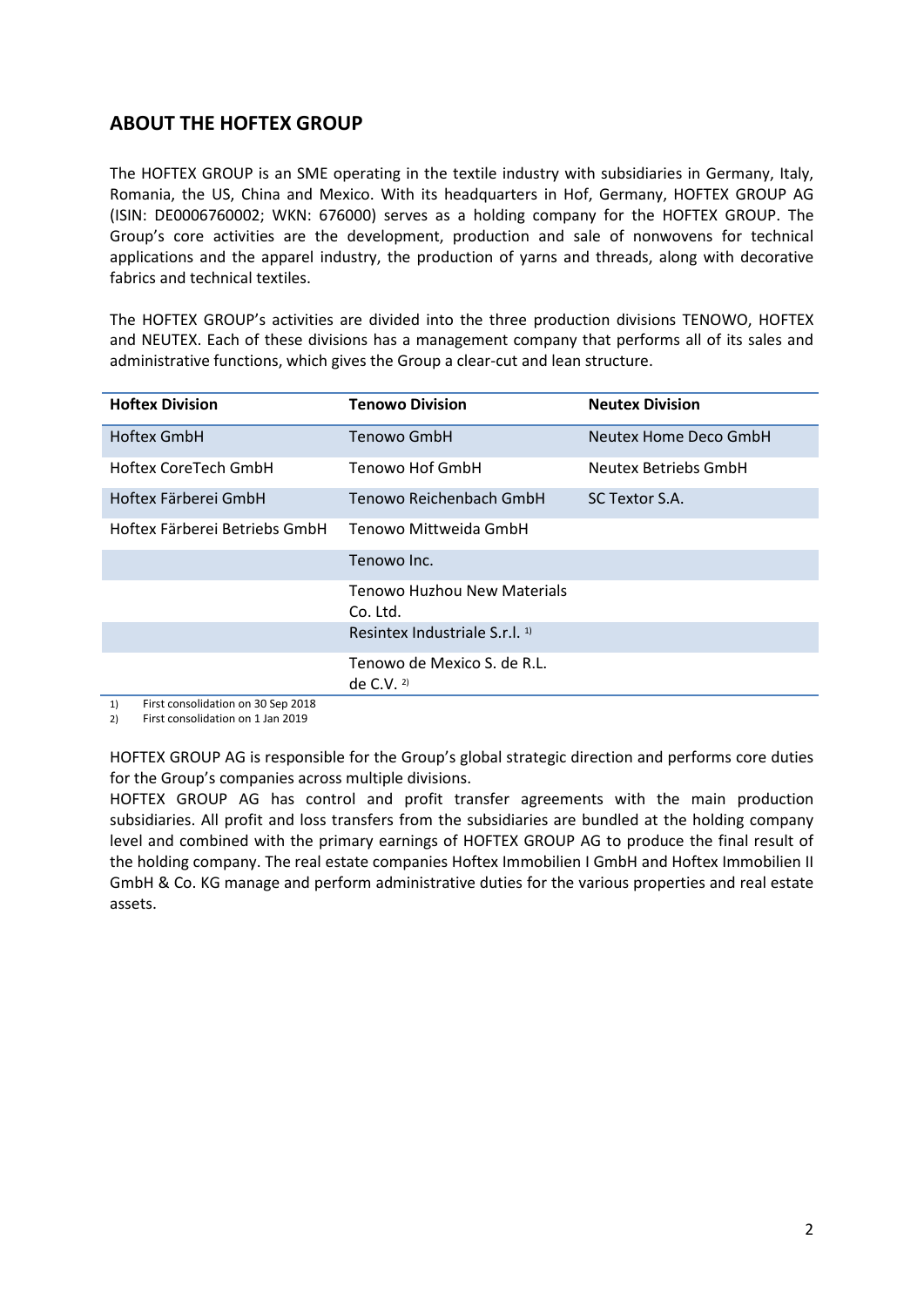# **THE HOFTEX GROUP SHARE**

Hoftex Group shares are traded on the m:access market of the Munich Stock Exchange. Since the move to the Open Market on 29 June 2009, the Hoftex Group is no longer considered to be "publicly listed" as defined in the German Securities Trading Act (Wertpapierhandelsgesetz, or WpHG). For this reason, shareholders are no longer subject to the special provisions in the WpHG governing the duty to disclose holdings that exceed or fall below certain reporting thresholds. The principle shareholder ERWO Holding AG currently holds 4,611,129 shares. This corresponds to 84.7% of the total shares.

| <b>Share type</b>             | No-par value shares, each with a proportional share of EUR<br>2.56 (rounded) in the share capital |
|-------------------------------|---------------------------------------------------------------------------------------------------|
| Subscribed capital            | € 13,919,988.69                                                                                   |
| Number of no-par value shares | 5,444,800                                                                                         |
| <b>Listing</b>                | Munich Stock Exchange                                                                             |
| <b>Market segment</b>         | m:access                                                                                          |
| Stock exchange symbol         | <b>NBH</b>                                                                                        |
| <b>ISIN</b>                   | DE0006760002                                                                                      |
| <b>WKN 1)</b>                 | 676000                                                                                            |

The Hoftex Group has continually raised its dividend over the previous fiscal years, which amounted to EUR 0.25 for the 2018 fiscal year. The dividend payment of EUR 1,361,200.00 proposed by the Management Board and the Supervisory Board on 12 July 2019 was adopted by a majority vote at the Annual General Meeting.

| <b>Share</b>          |                       | 1 Jan to 30 Jun<br>2019 | 1 Jan to 30 Jun<br>2018 |
|-----------------------|-----------------------|-------------------------|-------------------------|
| Net result per share  | <b>EUR</b>            | 0.22                    | 0.71                    |
| Equity per share      | <b>EUR</b>            | 19.73                   | 18.86                   |
| Opening share price   | <b>EUR</b>            | 12.60                   | 13.10                   |
| High                  | <b>EUR</b>            | 13.90                   | 15.30                   |
| Low                   | <b>EUR</b>            | 12.60                   | 12.90                   |
| Closing share price   | <b>EUR</b>            | 13.80                   | 14.00                   |
| Market capitalization | <b>EUR</b><br>million | 75,138                  | 76,227                  |

The Hoftex Group AG share price was EUR 12.30 on 28 August 2019.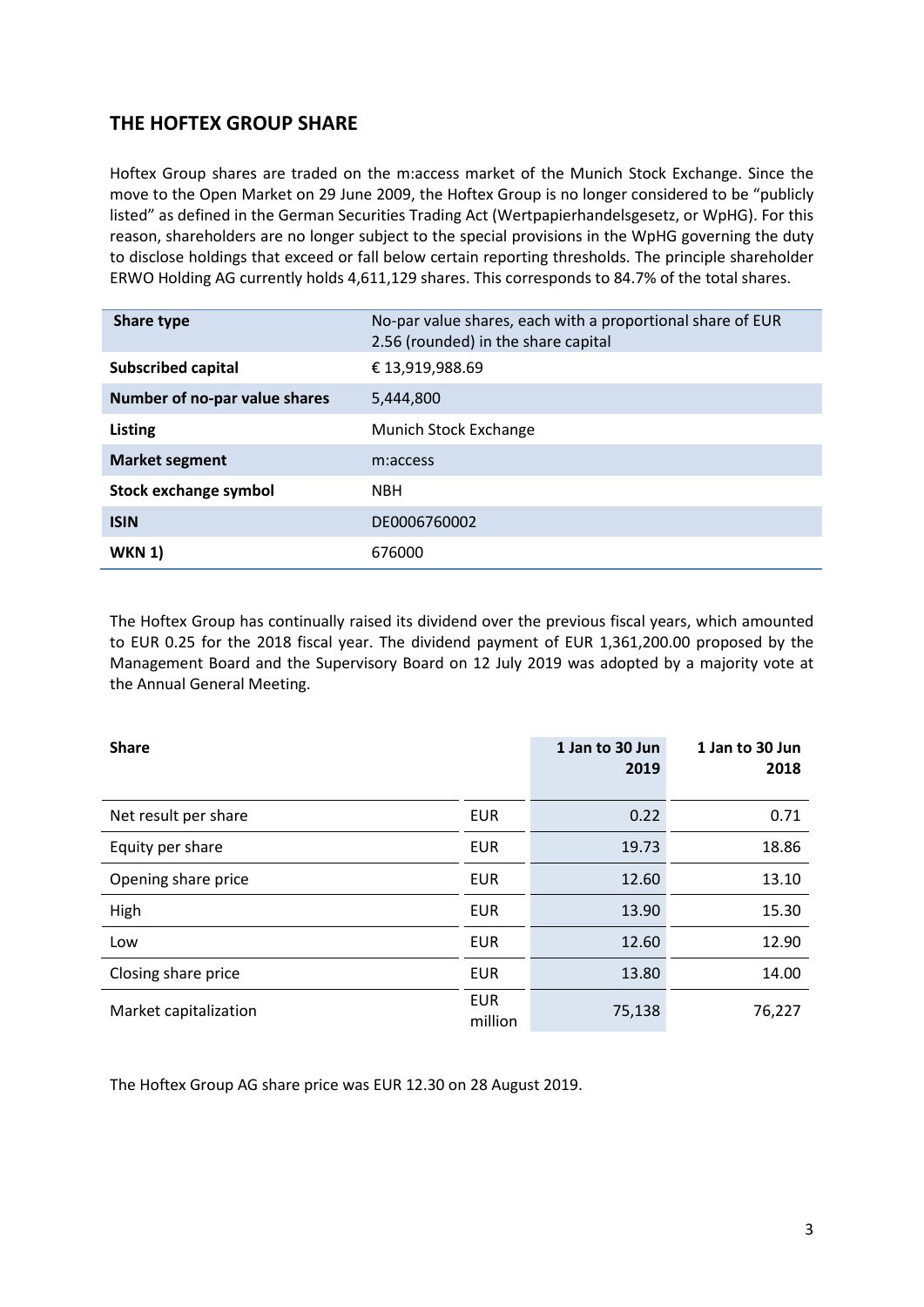## **GROUP PERFORMANCE IN H1 2019**

#### **Sector trends**

The smouldering trade conflict between the US and China and political uncertainties in Europe further strained global growth projections during the first half of 2019. Germany's export-driven economy was among those hardest hit by these developments. According to the Federal Statistics Office, German economic performance declined by 0.1% from the first to second quarter of 2019. The situation also deteriorated slightly in the textile and apparel industry: According to the latest market report by the industry association "textile+mode", total sector sales decreased by 0.4% compared to the same period during the previous year, with the textile sector experiencing the biggest drop (-2.1%) due to its dependence on the processing industry. There is a negative trend in order intake for the sector as a whole. Order intake declined in both the textile and the apparel segments. Only nonwovens and technical textiles saw an increase in orders during the period under review from January to May.

#### **Division trends**

Specializing in the development and manufacturing of technical textiles and nonwovens, our largest division TENOWO generated sales of EUR 69.8 million during the first half year of 2019 (prior year: EUR 70.6 million). This corresponds to a decrease of -1.1%. The weak demand in the automotive market prevented TENOWO's strongest sales segment from meeting its sales targets. Automotive sector sales declined at the international locations in the US and China and at TENOWO's German sites.

The industrial market segment, which includes products for a wide range of markets such as food packaging, medical, construction and filtration, experienced further positive growth. Sales increased in the medical sector in particular. The Italian location integrated in the Group since September 2018 made a major contribution to this growth.

Performance in the traditional interlinings segment, which comprises all apparel applications, remains stable in line with targets and prior-period performance.

It was not possible to ensure continuous capacity utilization for the installed machines due to the sales situation during the first half year. This was exacerbated by a shift in the product mix in production and the volatile customer demand, which consequently saddled TENOWO with imbalances and fluctuations in capacity utilization. A variety of process optimization programs are already bearing fruit; substantial efficiency gains were made in China in particular. However, TENOWO was unable to maintain the previous year's sales performance during the first half.

The NEUTEX division generated external sales of EUR 7.4 million (prior year: EUR 8.4 million), showing a decrease of 12% compared to the previous year. This is mainly attributable to a decline in sales volumes and a levelling off of sales prices due to shifts in the product mix. The first few months of 2019 continued to show a decline in sales throughout the entire home textile market and even NEUTEX was unable to escape this trend. Consistent cost discipline paired with operational improvement through the optimization of procedures, processes and logistics were not enough to offset the decline in revenues.

Sales in the HOFTEX division sank by 15% to EUR 10.9 million. Revenues were EUR 12.9 million during the previous period. The spinning and twisting segment experienced the greatest declines due to a lack of demand and delayed buying behaviour on the part of customers in the relevant markets. The result during the first half year suffered from the decline in sales as well as the volatility in production capacity utilization.

On 18 June 2019 Hoftex GmbH signed an agreement on the sale of the spinning mill in Drebach, Hoftex CoreTech GmbH, to Filidea S.r.l., Biella/Italy. Following conclusion of the transaction all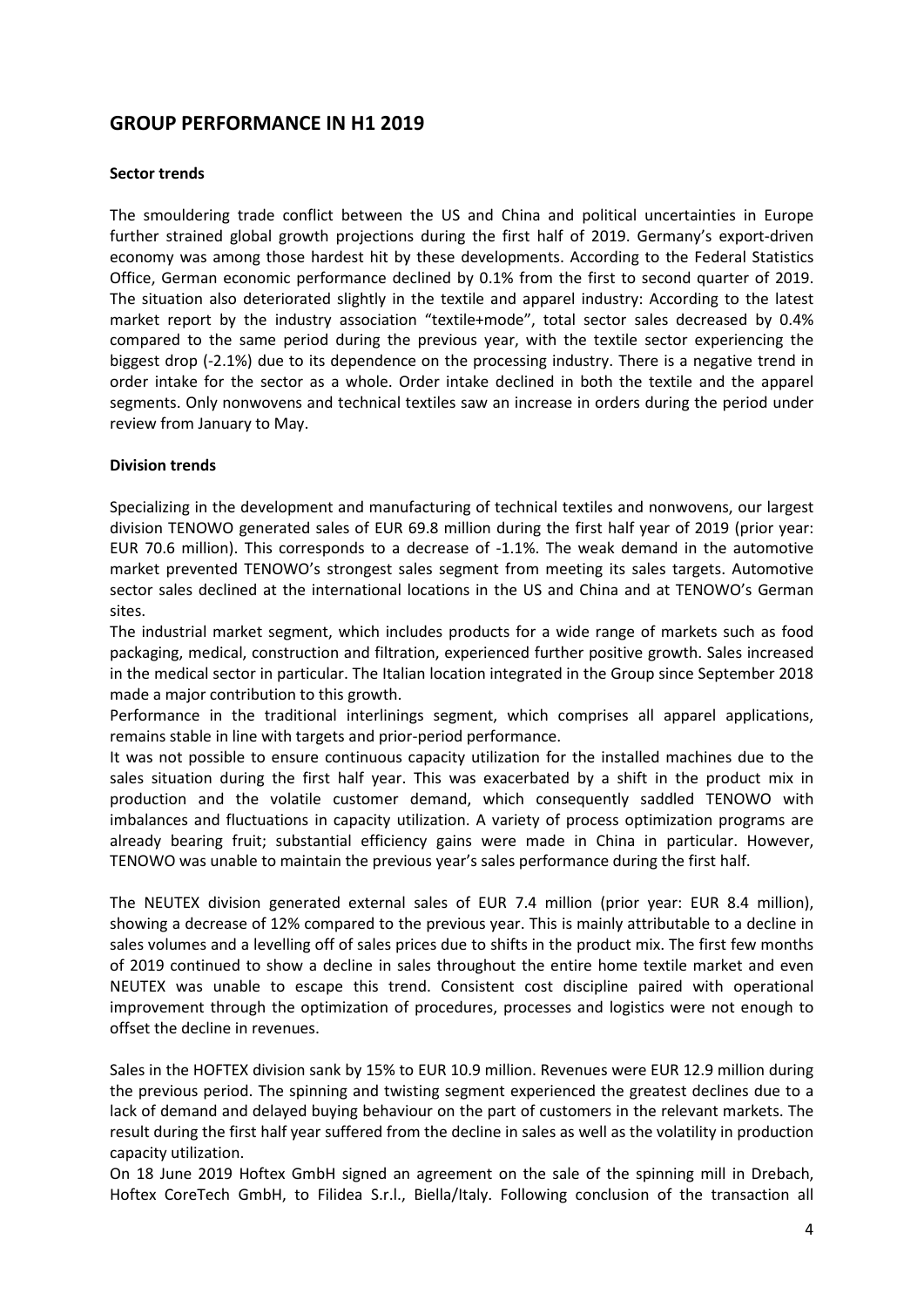participating interests and all non-current and current assets will be transferred to Filidea effective 1 September 2019. Land and buildings remain the property of Hoftex GmbH.

Filidea S.r.l., a joint venture between Italian Marchi & Fildi SpA and Turkish Abalıoğlu Holding A.Ş, has been a Hoftex business partner for years and produces and sells yarns and threads for a wide range of applications including safety apparel, furniture manufacturing and circular and flat knitting.

The sale has no other effects on further activities in the Hoftex division or in the Tenowo and Neutex divisions. The sale will not have any significant effect on the balance sheet.

For the HOFTEX GROUP the sale means a departure from traditional spinning production as well as a sharper focus on and clearer strategic alignment of the development and production of nonwovens.

Real estate company business went according to plan during the first half year. Revenues have remained at the previous year's level due to the stable rental situation. Comprehensive renovation work on the Hof-Moschendorf property is practically complete. This made it possible to further improve the cost situation and earnings situation compared to the prior year.

#### **Net assets, financial position and results of operations**

#### **Earnings position**

The HOFTEX GROUP generated consolidated sales of EUR 89.1 million, down 4.1% compared to the prior period. The results by division break down as follows:

| in EUR million | 1 Jan to 30 Jun 2019 | 1 Jan to 30 Jun 2018 |
|----------------|----------------------|----------------------|
| <b>Hoftex</b>  | 10.9                 | 12.9                 |
| <b>Neutex</b>  | 7.4                  | 8.4                  |
| <b>Tenowo</b>  | 69.8                 | 70.6                 |
| <b>Other</b>   | 1.0                  | 1.0                  |
|                | 89.1                 | 92.9                 |

Gross profit (EUR 45.4 million) dropped by 4% compared to the prior year. However, the gross profit margin increased by 1% to 52%. A decline in the cost of materials to EUR 43.9 million (prior year: EUR 46.4 million) and higher other operating income of EUR 1.3 million (prior year: EUR 0.8 million) had a positive impact. Personnel expenses were EUR 24.1 million, higher than the previous year's figure of EUR 23.3 million. Personnel expenses based on gross revenue rose from 25.1% during the previous period to 27.4% during the reporting period, which can be attributed not only to pay raises but also hires in the Tenowo division and successor programs. Other operating expenses fell from EUR 13.3 million to EUR 12.8 million; based on gross revenue, they were 14.6% (prior year: 14.3%) – which, however, is due to the overall decline in gross revenue. In total EBITDA is EUR 8.2 million (prior year: EUR 10.4 million). Depreciation and amortization and write-downs amounted to EUR 5.7 million, around 4% higher than the previous period with EUR 5.5 million and solely include scheduled depreciation of tangible and intangible assets. Taking into account net interest income of EUR -0.9 million (prior year: EUR -0.9 million), EUR -0.3 million in income taxes (prior year: EUR -0.1 million) and other taxes of EUR -0.3 million (prior year: EUR -0.4 million), consolidated earnings as of 30 June were EUR 1.2 million (prior year: EUR 3.9 million). This corresponds to earnings per share of EUR 0.22 (prior year: EUR 0.71)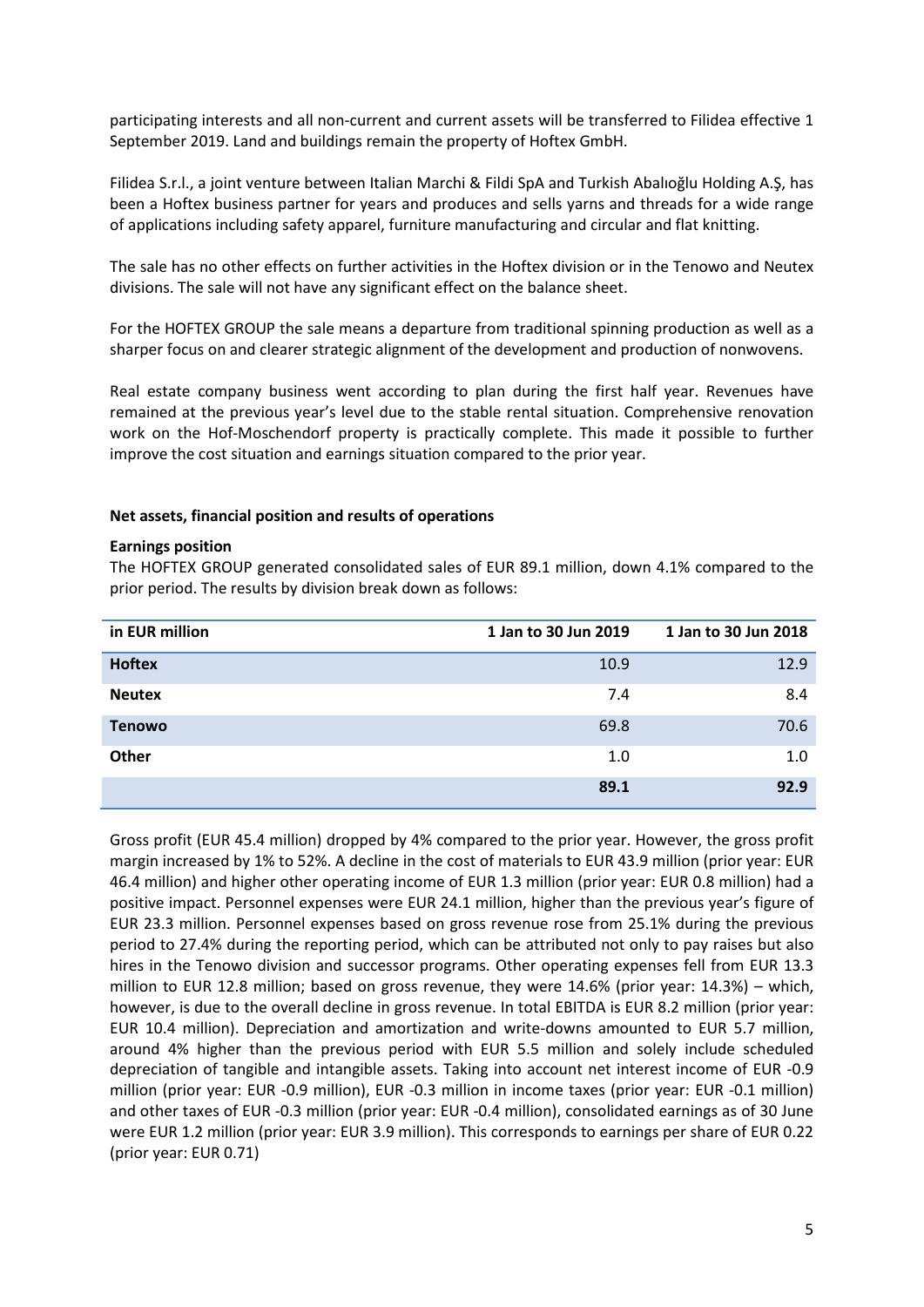| <b>Financial position</b>                   |                      |                      |
|---------------------------------------------|----------------------|----------------------|
| in EUR thousand                             | 1 Jan to 30 Jun 2019 | 1 Jan to 30 Jun 2018 |
| Cash flows from operating activities        | 7,810                | 10,017               |
| Cash flows from investing activities        | -4.843               | $-8,240$             |
| <b>Cash flows from financing activities</b> | $-1.639$             | $-2,426$             |
| <b>Balance</b>                              | 1,328                | -649                 |

Despite the positive effect related to the change in working capital, cash inflows from operating activities of EUR 7.8 million declined by EUR 2.2 million compared to the previous period, above all as a result of the consolidated earnings of EUR 1.2 million (prior year: 3.9 million). The negative cash flows from investing activities (EUR -4.8 million (prior year: EUR -8.2 million)) relate mainly to payments to acquire tangible fixed assets. The HOFTEX GROUP is currently investing in the completion of its administrative building and technical centre in Mittweida, the modernization and expansion of its bonding lines in Hof and the modernization of a nonwoven line at its US location in Lincolnton. The negative cash flows from financing activities (EUR -1.6 million (prior year: EUR -2.4 million) reflect the repayment of financial loans of two foreign subsidiaries during the previous year and the interest arising from the bonded loan (*Schuldscheindarlehen*). The combined effect of cash inflows and outflows from operating activities, investing activities and financing activities during the period under review resulted in cash and cash equivalents of EUR 32.2 million (31 December 2018: EUR 30.9 million). After deducting bank loans the Group's net debt was EUR 18.6 million (31 December 2018: EUR 20.7 million).

#### **Net assets**

The Group balance sheet total fell by around 1% to EUR 196.1 million as of 30 June 2019 (30 June 2018: EUR 197.5 million).

Intangible assets and tangible assets rose from EUR 93.5 million to EUR 100.3 million, while financial assets declined by EUR 7.7 million to EUR 0.04 million due to the sale of the 49% share in the Indian nonwoven manufacturer Supreme Nonwoven Industries Pvt. Ltd. with economic effect as of 30 September 2018. In total non-current assets declined slightly by EUR 0.8 million to EUR 100.4 million (prior year: EUR 101.2 million). The dramatic rise in liquid assets to EUR 32.2 million (prior year: EUR 12.9 million) is mainly the result of the income earned from the sale of Supreme Nonwoven Industries Pvt. Ltd. and the repayment of working capital loans by ERWO Holding AG. The repayment also resulted in a decline in receivables from affiliated companies.

Despite lower earnings, consolidated equity rose compared to 30 June 2018 from EUR 102.7 million to EUR 107.4 million, resulting in a current equity ratio of 54.8% – around 3 percentage points above the previous year's value. Provisions of EUR 20.3 million as of June 2019 are EUR 2.5 million lower than the reporting date of 30 June 2018. The repayment of short-term loans by the Chinese subsidiary Tenowo Huzhou New Materials Co. Ltd. and the reduction in trade payables contributed to the reduction in liabilities from EUR 71.9 million during the previous year to EUR 67.7 million.

#### **Personnel**

The number of employees as of 30 June 2019 is 1,189 (prior year: 1,136). Compared to the average of 1,197 staff in 2018 the number of staff remained relatively constant.

#### **Events after the reporting date**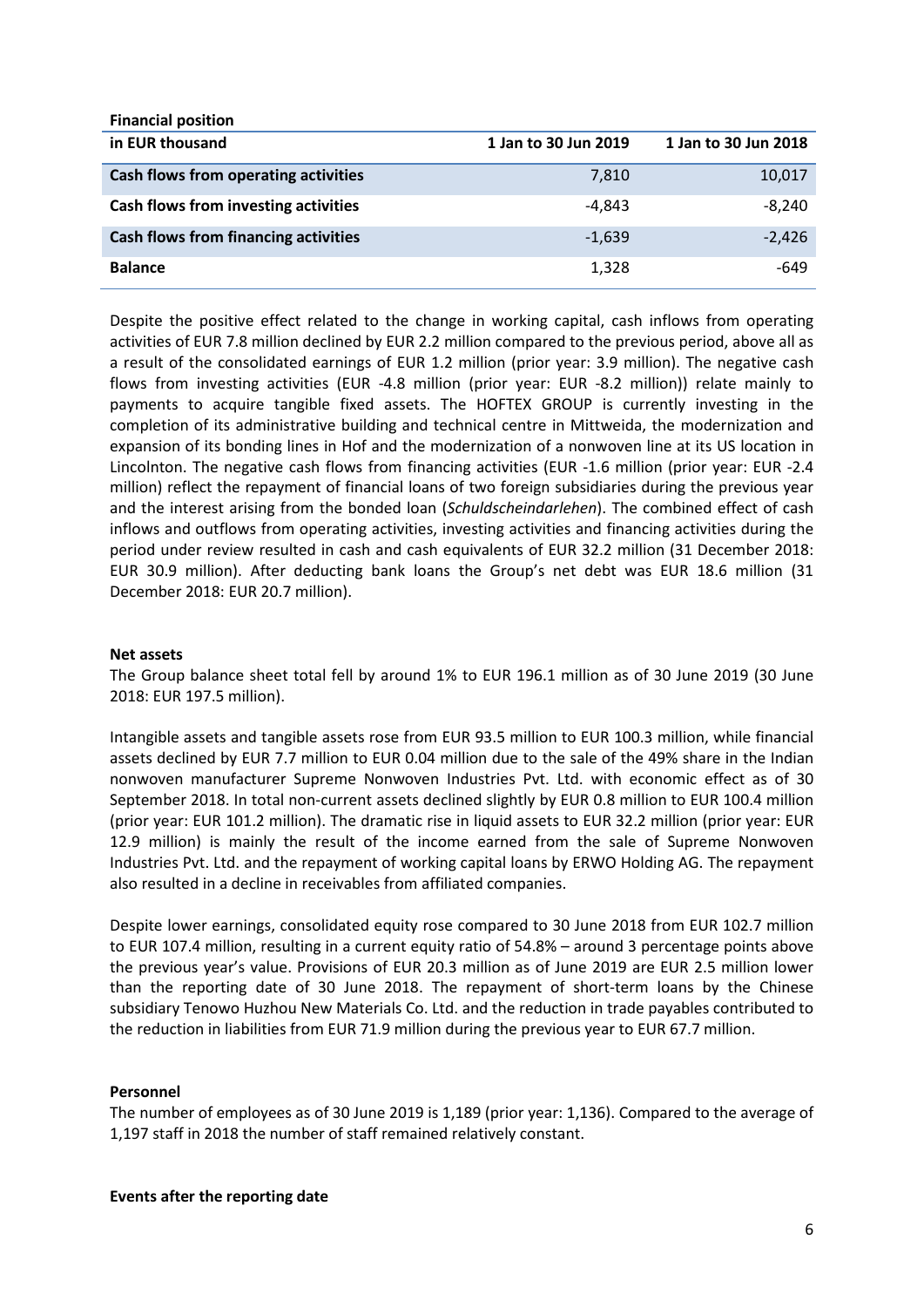No events that significantly impact the HOFTEX GROUP's net assets, financial position and results of operations occurred between the end of the reporting period and the date of publication of this interim report.

#### **Outlook, risks and opportunities**

The HOFTEX GROUP is faced with risks and opportunities that can have both a negative or a positive impact on our net assets, financial position and results of operations as well as the Group's market position. As of today there are no identifiable risks that could jeopardize the future of the company. For detailed information on the HOFTEX GROUP's risk management activities, please consult the 2018 Annual Report, pages 21 through 26.

The impacts of current global economic developments paired with a cooling down of the global economy have now also reached markets that are relevant to the HOFTEX GROUP. Global growth projections were revised downward again in recent months. Economic growth is slowing considerably, particularly for European economies, and is currently at a multi-year low.

In its economic report from July of this year, the Confederation of the German Textile and Fashion Industry provided the following assessment of the ifo economic climate index for January to July 2019:



The first half of 2019 proved weaker than the previous year for the HOFTEX GROUP, with declines in both sales and earnings. Market conditions had already declined by the second half of 2018 and this was accounted for in the annual forecast for the 2019 fiscal year at the time the annual report was prepared. Our projections were confirmed: Geopolitical uncertainties continue to place strains on customer demand and the automotive industry – one of our most important markets – is undergoing a fundamental structural transformation. By the same token, e-mobility opens up a host of opportunities to the HOFTEX GROUP in new market segments due to the many new application possibilities. Additional industrial and technical applications for HOFTEX GROUP products, such as medical, offer opportunities for growth that will generate profits in the future.

The Board and management effectively responded to the economic challenges and launched a number of process optimization and cost-savings initiatives by further aligning the business portfolio with the development and manufacture of nonwovens, in particular for technical applications in the international market and continued market and technology diversification in the TENOWO division.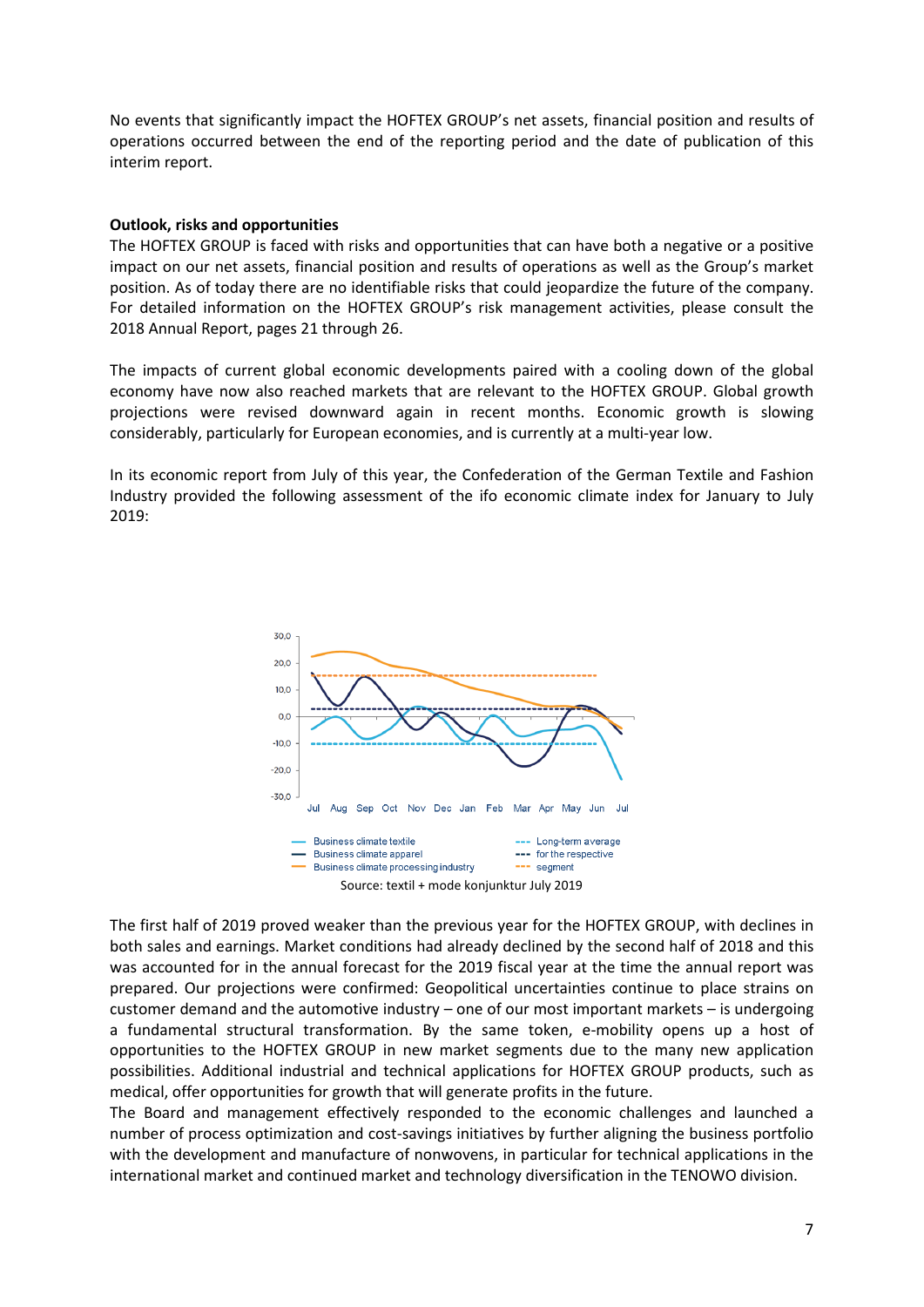Despite the current weak market conditions, the Management Board expects that the lower range of the figures outlined in the 2018 Group management report regarding the EBITDA earnings trends for the 2019 fiscal year are still achievable. Group sales will – adjusted by the effect of the sale of Hoftex CoreTech GmbH – likely remain at the previous year's level.

Hof, August 2019

Klaus Steger Robert Seibold Chief Executive Officer Chief Financial Officer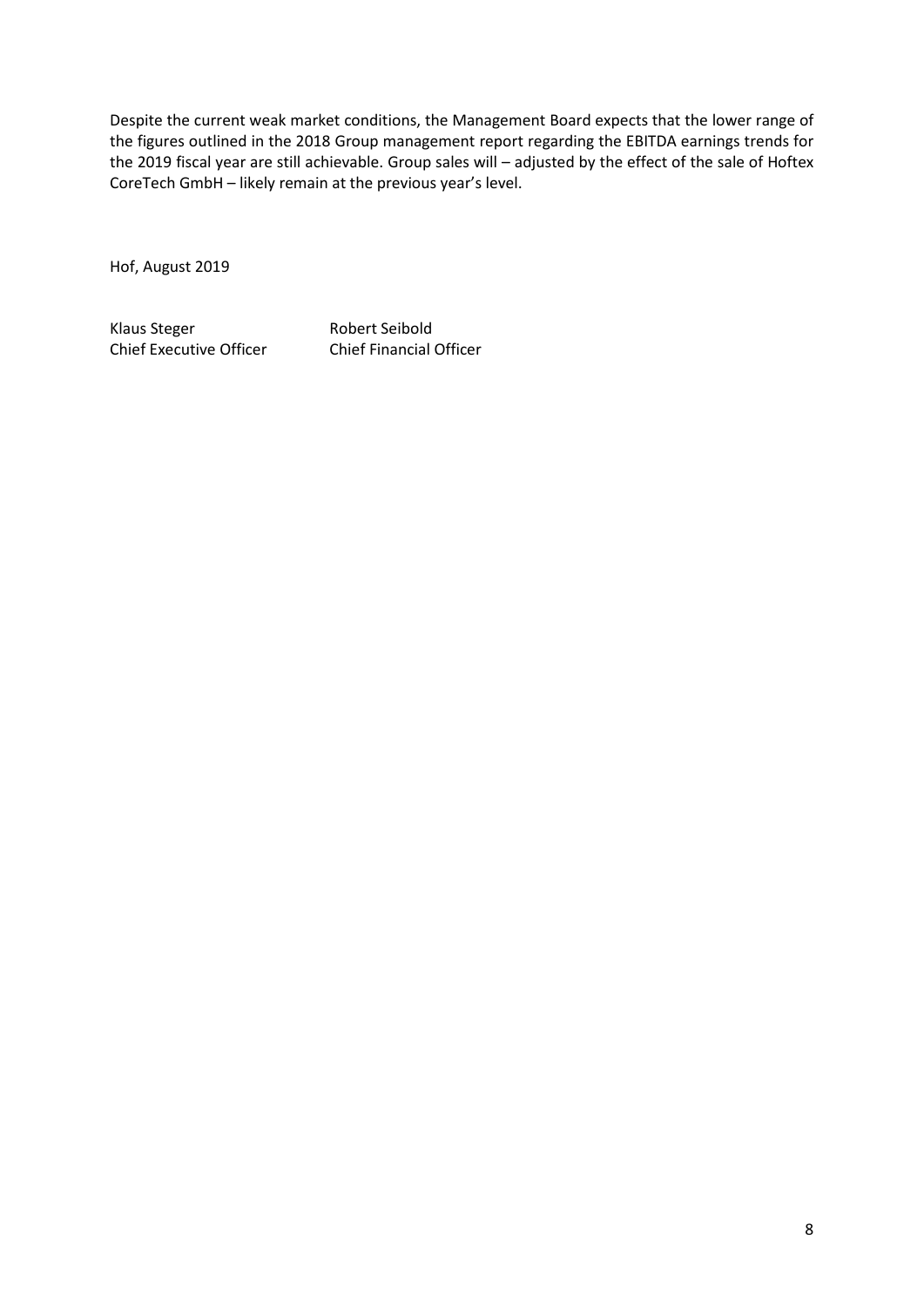# **HOFTEX GROUP AG**

# **Consolidated balance sheet as of 30 Jun 2019**

|                            | <b>Assets in EUR thousand</b>        | 30 Jun 2019 | 30 Jun 2018 |
|----------------------------|--------------------------------------|-------------|-------------|
|                            | A. Non-current assets                |             |             |
| Ι.                         | Intangible fixed assets              | 2,598       | 2,287       |
| Ш.                         | Tangible assets                      | 97,739      | 91,203      |
| III.                       | Long-term financial assets           | 43          | 7,756       |
|                            |                                      | 100,380     | 101,246     |
|                            |                                      |             |             |
|                            | <b>B. Current assets</b>             |             |             |
| Ι.                         | Inventories                          | 36,830      | 39,975      |
| ΙΙ.                        | Receivables and other assets         | 24,840      | 41,288      |
| III.                       | Cash and cash equivalents            | 32,245      | 12,931      |
|                            |                                      | 93,915      | 94,194      |
|                            |                                      |             |             |
|                            | <b>C. Accrued and deferred items</b> | 714         | 863         |
|                            |                                      |             |             |
|                            | D. Deferred tax assets               | 1,107       | 1,195       |
|                            |                                      |             |             |
| <b>Balance sheet total</b> |                                      | 196,116     | 197,498     |

|           | <b>Equity and liabilities in EUR thousand</b> | 30 Jun 2019 | 30 Jun 2018 |
|-----------|-----------------------------------------------|-------------|-------------|
| A. Equity |                                               |             |             |
| Ι.        | Subscribed capital                            | 13,920      | 13,920      |
| Н.        | Capital reserves                              | 41,158      | 41,158      |
| III.      | Revenue reserves                              | 51,454      | 46,754      |
| IV.       | Change in equity from currency translation    | $-1,929$    | $-2,468$    |
| V.        | Net retained profits                          | 2,804       | 3,334       |
|           |                                               | 107,407     | 102,698     |
|           |                                               |             |             |
|           | <b>B. Provisions</b>                          | 20,311      | 22,849      |
|           |                                               |             |             |
|           | <b>C.</b> Liabilities                         | 67,714      | 71,939      |
|           |                                               |             |             |
|           | D. Deferred tax liabilities                   | 684         | 12          |
|           |                                               |             |             |
|           | <b>Balance sheet total</b>                    | 196,116     | 197,498     |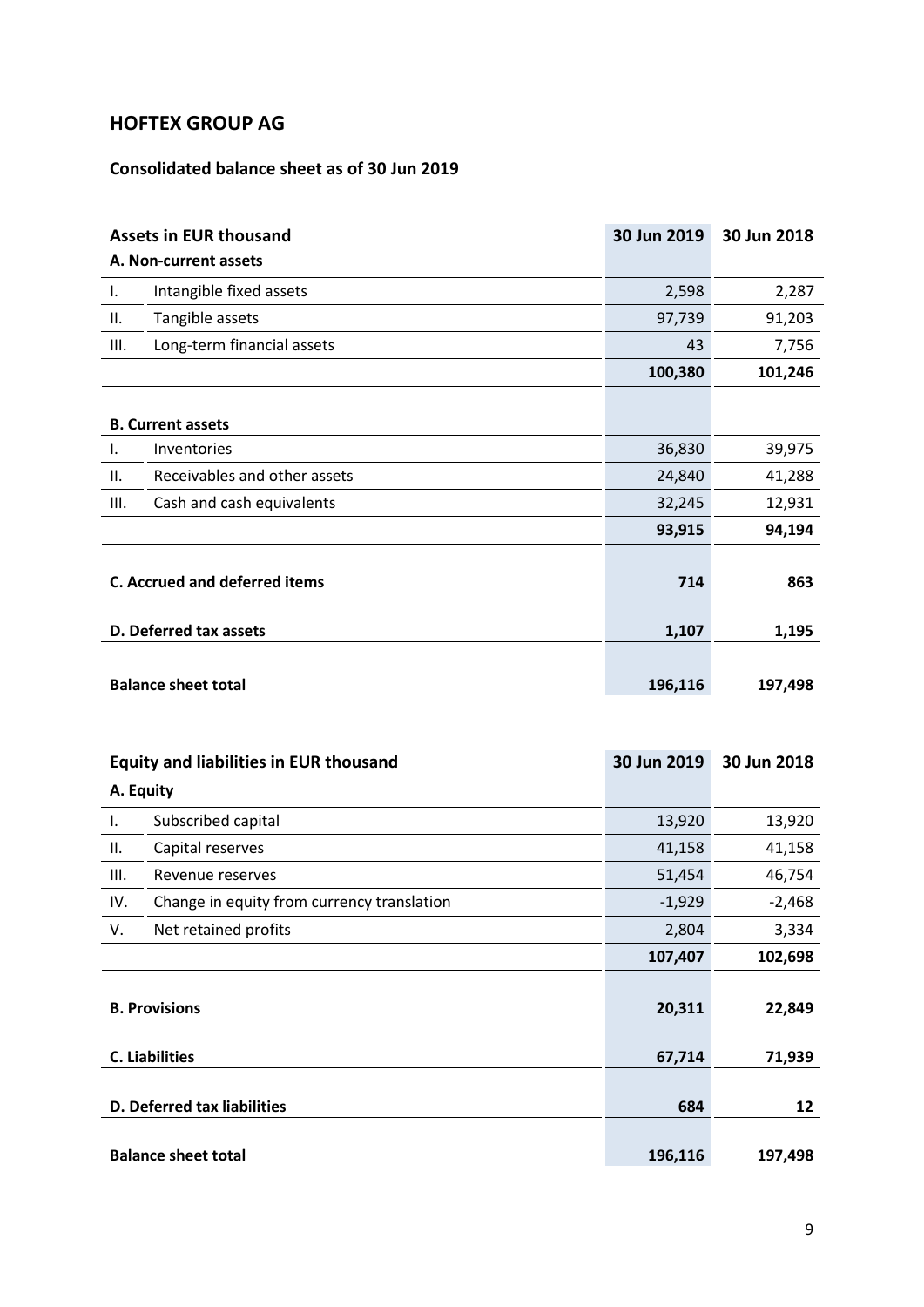# **HOFTEX GROUP AG**

## **Consolidated income statement from 1 Jan to 30 Jun 2019**

| in EUR thousand                            | Jan to 30 Jun<br>$\mathbf{1}$<br>2019 | $\mathbf{1}$<br>Jan to 30 Jun<br>2018 |
|--------------------------------------------|---------------------------------------|---------------------------------------|
| <b>Sales</b>                               | 89,090                                | 92,907                                |
| Change in inventories                      | $-1,118$                              | $-5$                                  |
| <b>Gross revenue</b>                       | 87,972                                | 92,902                                |
| Other operating income                     | 1,336                                 | 821                                   |
| Cost of materials                          | $-43,868$                             | $-46,404$                             |
| <b>Gross profit</b>                        | 45,440                                | 47,319                                |
| Personnel expenses                         | $-24,073$                             | $-23,325$                             |
| Depreciation, amortization and write-downs | $-5,746$                              | $-5,457$                              |
| Other operating expenses                   | $-12,817$                             | $-13,259$                             |
| <b>Operating result</b>                    | 2,804                                 | 5,278                                 |
| Net interest income                        | $-928$                                | $-926$                                |
| Taxes on income                            | $-310$                                | -94                                   |
| <b>Earnings after tax</b>                  | 1,566                                 | 4,258                                 |
| Other taxes                                | $-348$                                | $-386$                                |
| Consolidated net income for the period     | 1,218                                 | 3,872                                 |